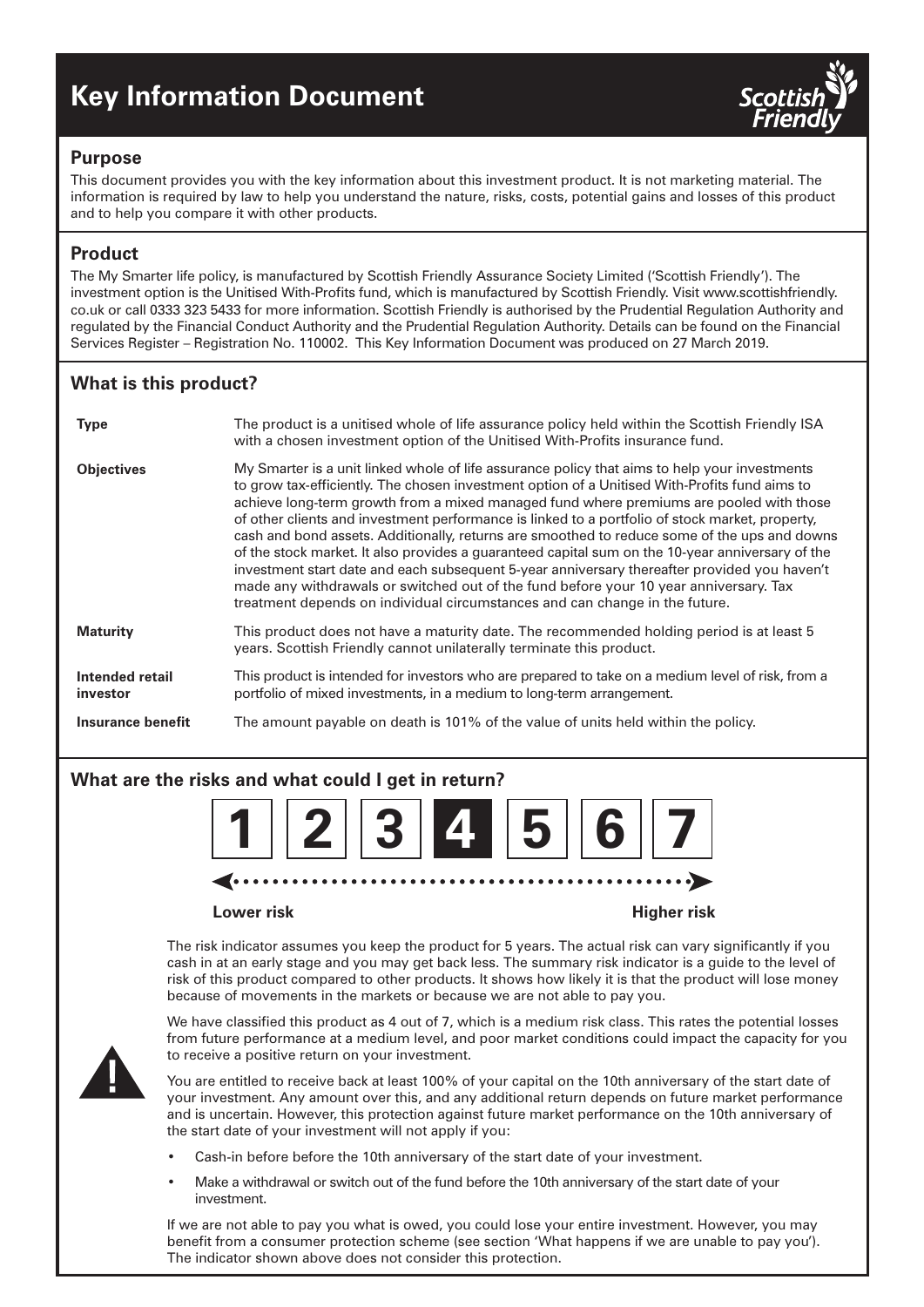| <b>Performance scenarios</b> |                                                                 |                     |                    |                                            |  |  |
|------------------------------|-----------------------------------------------------------------|---------------------|--------------------|--------------------------------------------|--|--|
| <b>Investment</b>            | £10,000                                                         | 1 Year              | 3 Years            | 5 Years<br>(Recommended<br>holding period) |  |  |
| <b>Survival scenarios</b>    |                                                                 |                     |                    |                                            |  |  |
| <b>Stress</b>                | What you might get back after costs<br>Average return each year | £7.447<br>$-25.53%$ | £7,598<br>$-8.75%$ | £7,019<br>$-6.83%$                         |  |  |
| Unfavourable                 | What you might get back after costs<br>Average return each year | £9,608<br>$-3.92%$  | £9,895<br>$-0.35%$ | £10,364<br>0.72%                           |  |  |
| <b>Moderate</b>              | What you might get back after costs<br>Average return each year | £10,476<br>4.76%    | £11,479<br>4.71%   | £12,608<br>4.74%                           |  |  |
| <b>Favourable</b>            | What you might get back after costs<br>Average return each year | £11,389<br>13.89%   | £13,305<br>9.99%   | £15,243<br>8.80%                           |  |  |
| <b>Death scenario</b>        |                                                                 |                     |                    |                                            |  |  |
| <b>Insured event</b>         | What your beneficiaries might get back<br>after costs           | £10,581             | £11,594            | £12,734                                    |  |  |

This table shows the money you could get back over the next 5 years, under different scenarios, assuming that you invest £10,000. The scenarios shown illustrate how your investment could perform. You can compare them with the scenarios of other products. The scenarios presented are an estimate of future performance based on evidence from the past on how the value of this investment varies, and are not an exact indicator. What you get will vary depending on how the market performs and how long you keep the product. The stress scenario shows what you might get back in extreme market circumstances, and it does not take into account the situation where we are not able to pay you.

The figures shown include all the costs of the product itself. The figures do not take into account your personal tax situation, which may also affect how much you get back. Your maximum loss would be that you lose all of your investment

## **What happens if Scottish Friendly is unable to pay out?**

If you buy a policy with Scottish Friendly and we cannot pay the full amount due, you may be entitled to compensation under the Financial Services Compensation Scheme. The maximum level of compensation for claims against firms declared in default is 100% of the claim with no upper limit.

## **What are the costs?**

The Reduction in Yield (RIY) shows what impact the total costs you pay will have on the investment return you might get. The total costs take into account one-off, ongoing and incidental costs.

The amounts shown here are the cumulative costs of the product itself, for three different holding periods. They include potential early exit penalties. The figures assume you invest £10,000 at outset. The figures are estimates and may change in the future.

#### **Table 1: Costs over time**

The person selling you or advising you about this product may charge you other costs. If so, we will provide you with information about these costs and show you the impact that all costs will have on your investment over time.

| E10,000                         | 1 year  | 3 years | If you cash in after If you cash in after If you cash in after 5 years<br>(the recommended holding<br>period) |
|---------------------------------|---------|---------|---------------------------------------------------------------------------------------------------------------|
| <b>Total costs</b>              | £157    | £524    | £974                                                                                                          |
| Impact on return (RIY) per year | $1.5\%$ | $1.5\%$ | $1.5\%$                                                                                                       |